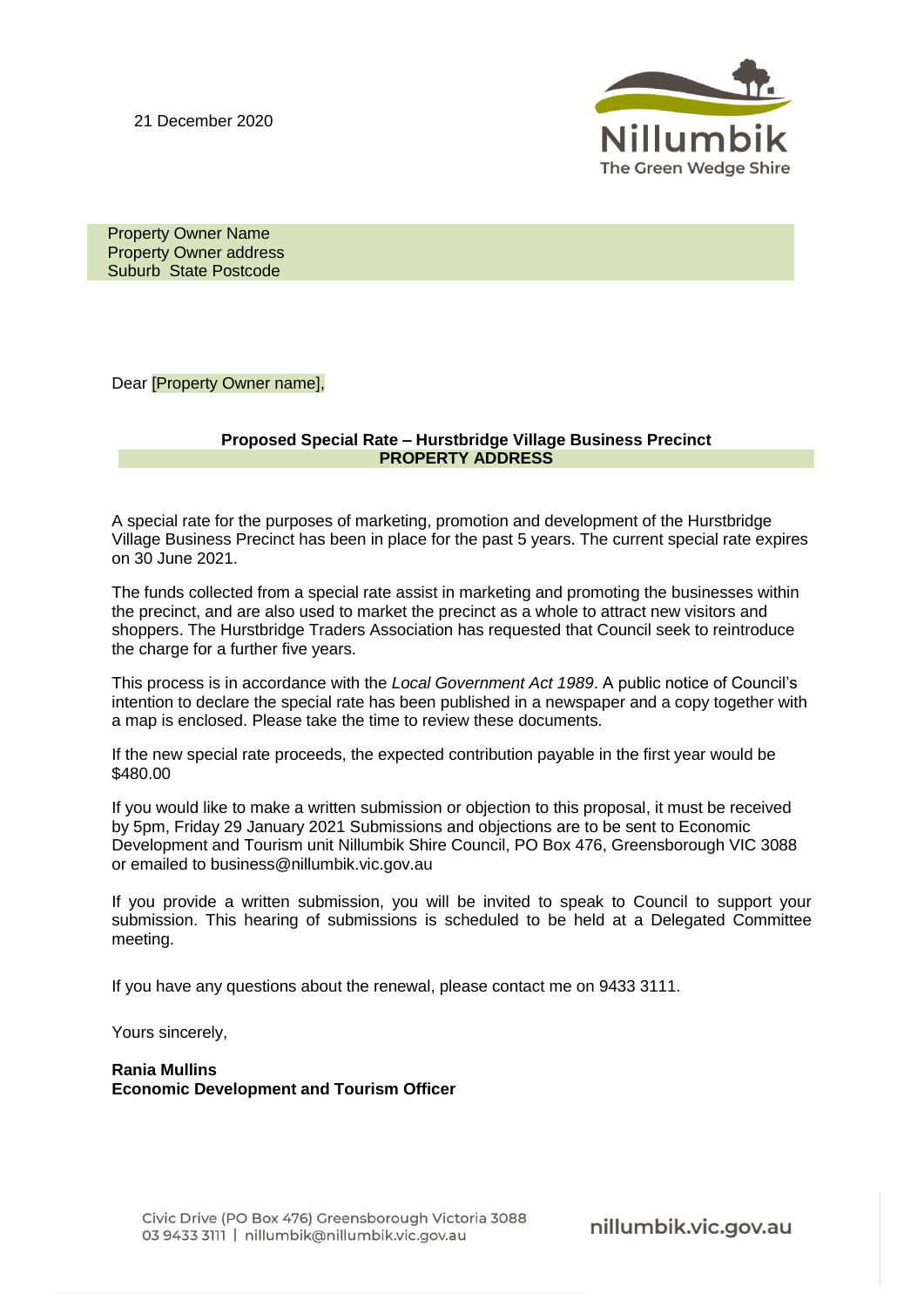



Legend Hurstbridge Special Rated Properties

1:8500 @ A4 IT Request No: 1366<br>Printed on: 10/12/2020



Civic Drive (PO Box 476) Greensborough Victoria 3088 03 9433 3111 | nillumbik@nillumbik.vic.gov.au

nillumbik.vic.gov.au